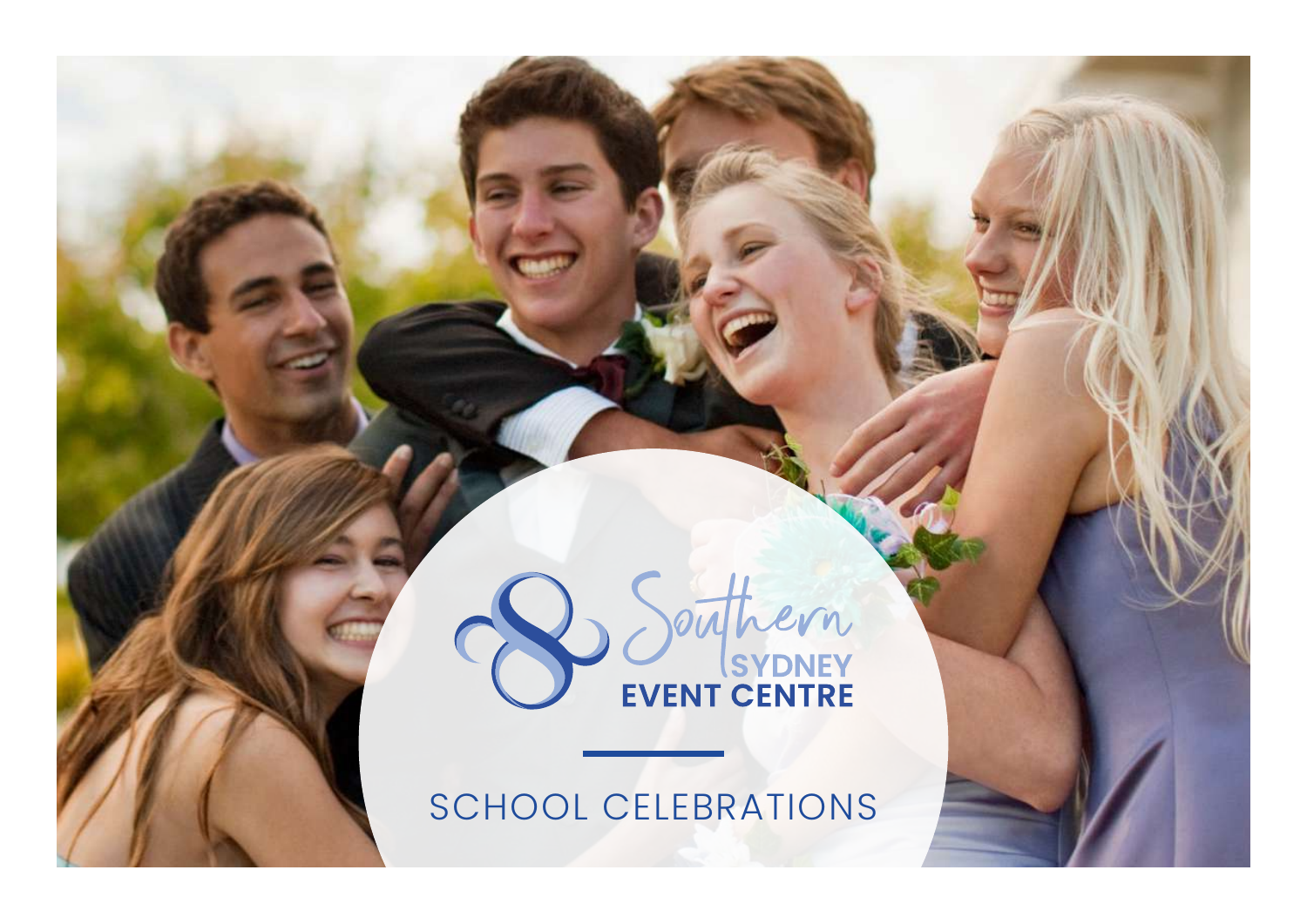## **ABOUT**

Celebrate your school formal or graduation at Southern Sydney Event Centre.

Our team of dedicated staff will ensure organising your school function is simple and stress-free. We guarantee a memorable occasion for all students, parents and teachers.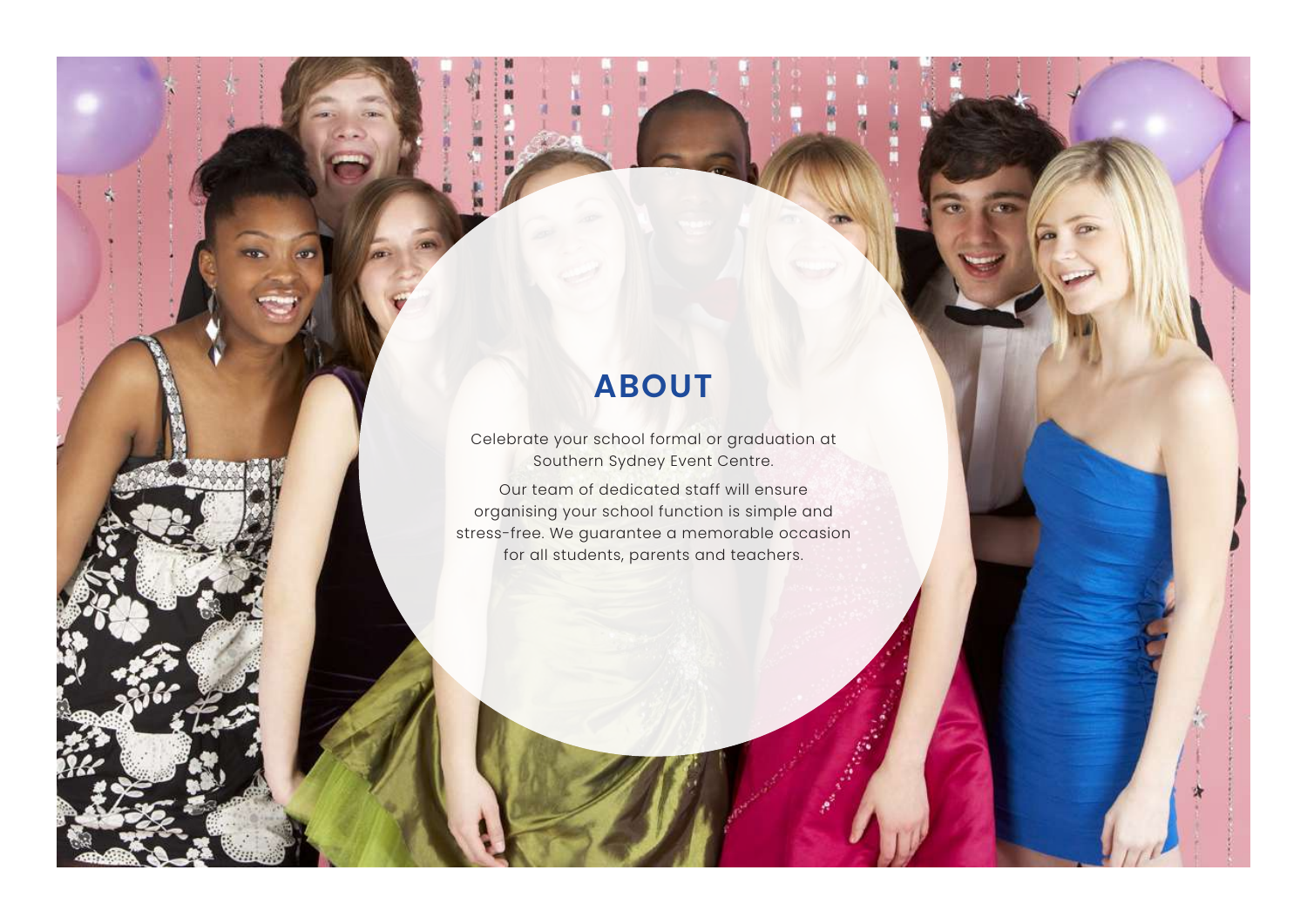

### **PACKAGE INCLUSIONS**

### Select one of our delicious catering menus

Soft drink provided per guest Water served on all tables Microphone Data projector and screen Playlist connectivity White linen table cloths and napkins Table numbers Personalised digital welcome sign Professional wait staff Event Supervisor Professional event specialists to personalise and plan your event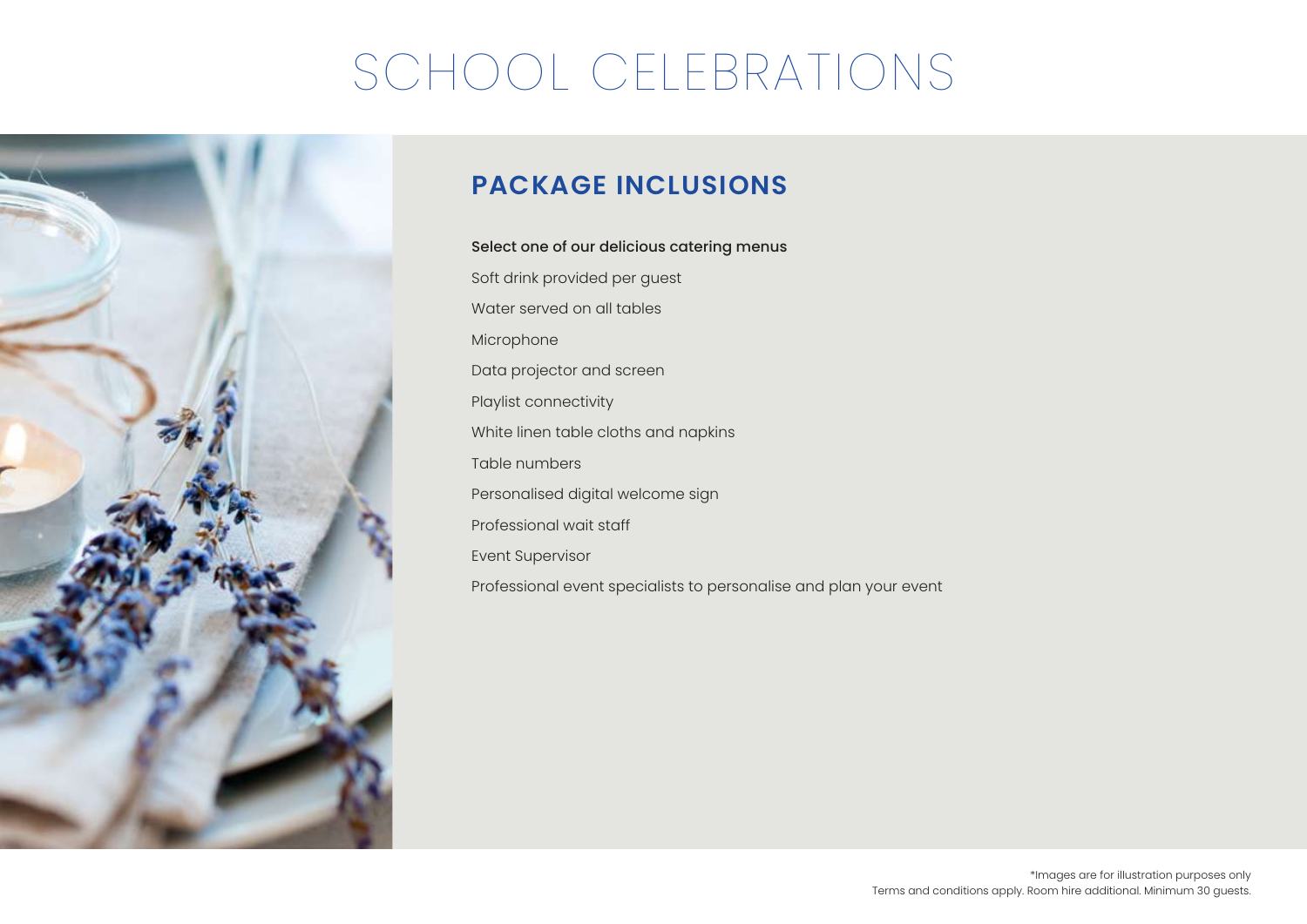

### **YEAR 6 FAREWELL SET MENU**

**Select one item from each course. Add \$2.50 per person for alternate serves**

**Served with a bread roll and butter for each guest**

#### **Entrees**

*Mixed sushi plate with soy sauce Vegetarian frittata with corn salsa Potato skin beef nachos topped with mozzarella Pepperoni, tomato and basil puffs*

### **Main Course**

*Battered fish and chips with tomato sauce Chicken schnitzel with chips and gravy Vegetarian fried rice Baby back pork ribs with corn on the cob Spaghetti bolognaise with grated parmesan cheese*

#### **Dessert**

| Three courses                      | S41             | \$46            |  |  |  |  |  |
|------------------------------------|-----------------|-----------------|--|--|--|--|--|
| <b>Two courses</b>                 | \$35            | \$40            |  |  |  |  |  |
|                                    | <b>Students</b> | <b>Teachers</b> |  |  |  |  |  |
| Oreo ice cream sandwich •          |                 |                 |  |  |  |  |  |
| Fruit skewers with berry coulis •• |                 |                 |  |  |  |  |  |
| New York baked cheese cake •       |                 |                 |  |  |  |  |  |
| S'mores with chocolate topping •   |                 |                 |  |  |  |  |  |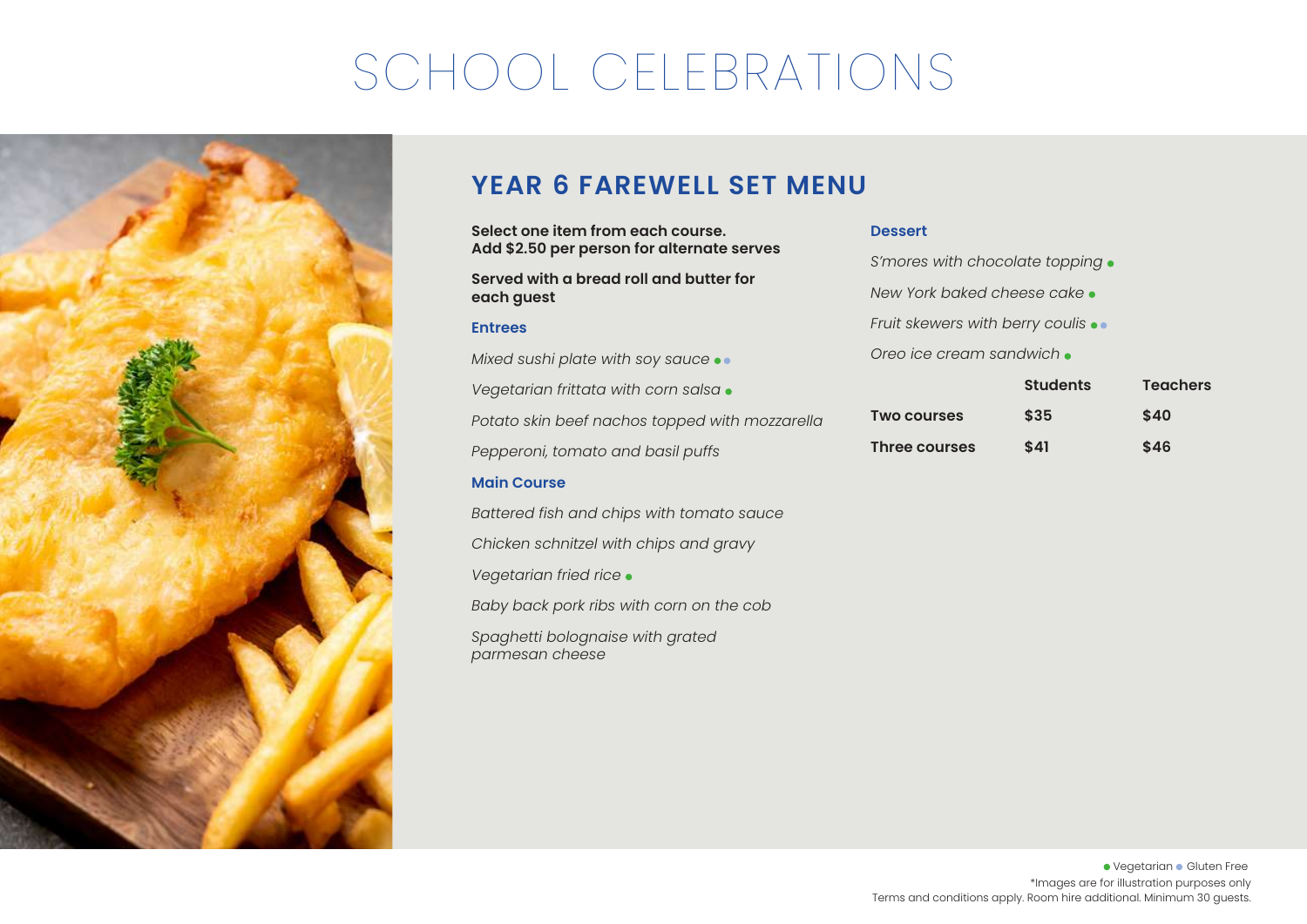

### **FORMALS AND GRADUATIONS**

**Select one item from each course. Add \$2.50 per person for alternate serves.** 

**Served with a selection of bread rolls and butter**

#### **Entrees**

*Slow cooked pork belly Celeriac salad and diced apple* 

*Twice-cooked goats cheese soufflé Blistered truss cherry tomato* 

*Warm three vegetable tart Baby rocket and basil dressing* 

*Tea smoked chicken supreme Parmesan aioli, baba ghanoush with brioche*

### **Main Course**

*Pan roasted chicken breast Kipfler potato, baby beans and lemon thyme jus* 

*Spinach and ricotta ravioli Semi-dried tomatoes* 

*Pan fried snapper fillet Tomato salsa, hollandaise and broccolini* 

*Wagyu beef cheek Potato puree, asparagus and wild mushroom jus* 

### **Dessert**

*Seasonal fruits and berries Yoghurt sorbet, elderflower jelly and raspberry juice* 

*Apple and cherry crumble tart Cream cheese ice cream* 

*Chocolate brownie Peanut butter parfait, butterscotch and chocolate*

*Deconstructed black forest cake Flourless chocolate cake, dark cherry sorbet, vanilla crème and caramel chocolate wafer* 

**Two courses \$54**

**Three courses \$68**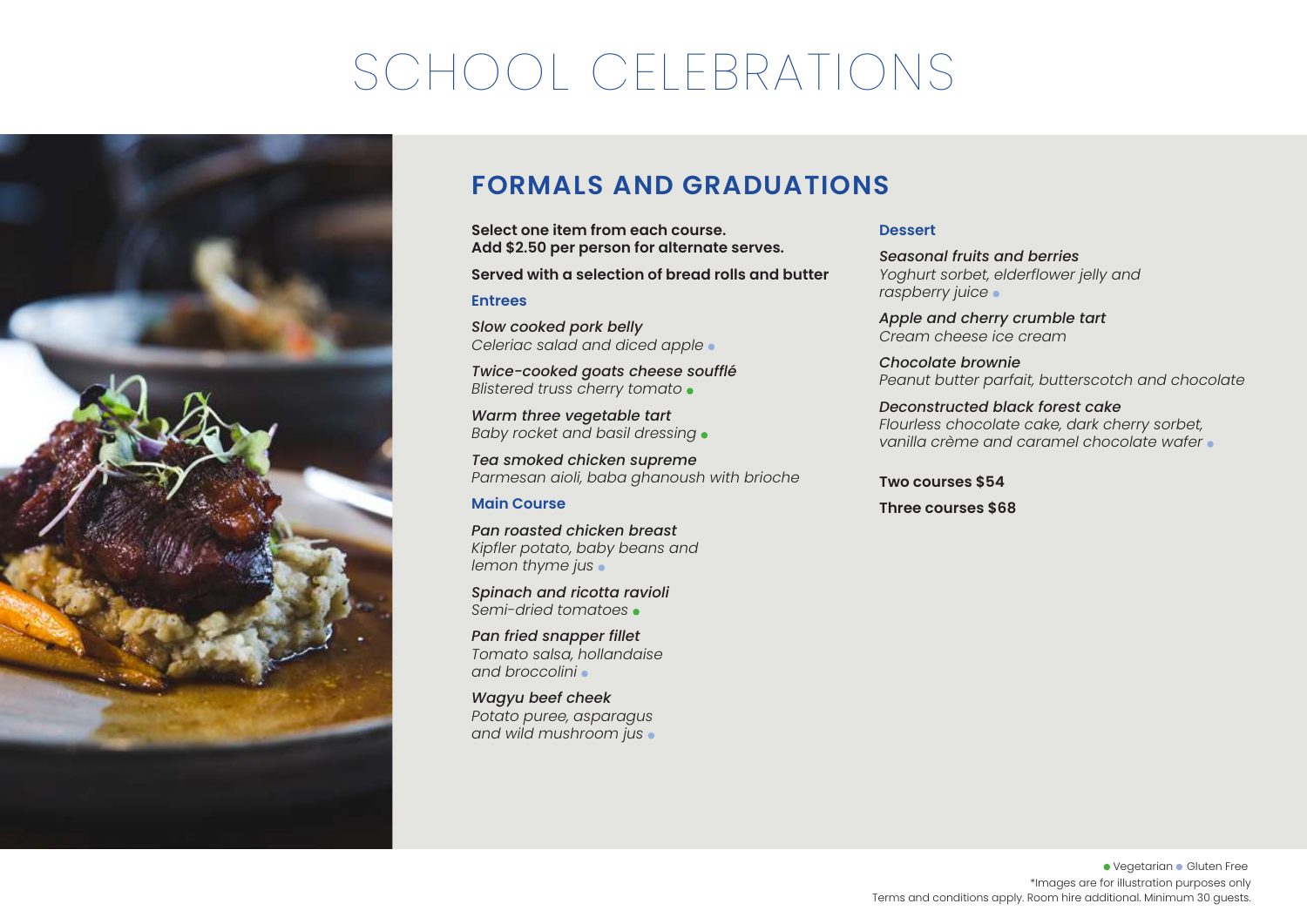

## **ROOM CAPACITIES**

|          | l Room | 2 Adjoining<br><b>Rooms</b> | 3 Adjoining<br><b>Rooms</b> | 4 Adjoining<br>Rooms | The<br>Auditorium |
|----------|--------|-----------------------------|-----------------------------|----------------------|-------------------|
| Seated   | 120    | 240                         | 320                         | 450                  | 600               |
| Cocktail | 140    | 320                         | 500                         | 650                  | 1000              |

### **MAKE YOUR EVENT EXTRA SPECIAL**

### Ask our Event Specialists for more information.

Red carpet Dance floor DJ Photo booth Mocktail on arrival Coloured linen tablecloths or napkins Unlimited soft drinks Balloon centrepieces or decorations Anything you request!